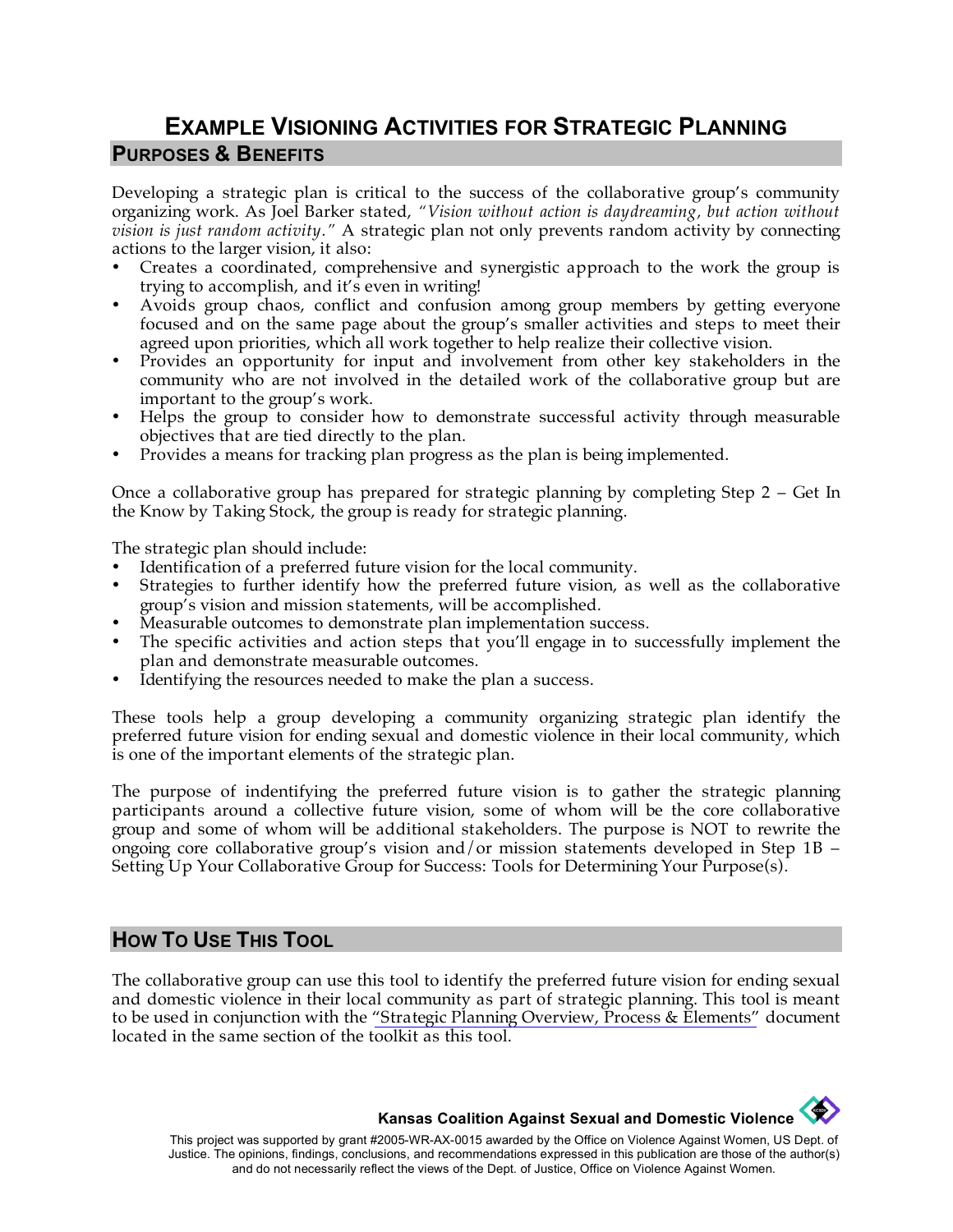The steps to strategic planning (which are provided in whole in the ["Strategic Planning](http://www.kcsdv.org/toolkit/commorgtoolkit.html#Planning)  [Overview, Process & Elements"](http://www.kcsdv.org/toolkit/commorgtoolkit.html#Planning) document located in the same section of the toolkit as this tool) use the consensus decision process, including brainstorming and consensus building tools. This process and example tools are outlined in the ["Consensus Decision Process with Brainstorming](http://www.kcsdv.org/toolkit/commorgtoolkit.html#Consensus) [& Consensus Tools"](http://www.kcsdv.org/toolkit/commorgtoolkit.html#Consensus) document in Step 1C: Setting Your Group Up for Success: Tools for Determining How You'll Work Together of the toolkit.

The strategic planning process step that helps to create the preferred future vision using the example visioning activities in this tool is:

- 2. **Create a vision.** Ask a question that inspires vision. Here are some examples:
	- *What is our ideal or preferred future?*
	- *What are the indicators of a good outcome?*
	- *What would it look like if we got it right?*

The example visioning activities and their process steps are detailed on the following pages. Note that these are just examples, so be creative and adapt or develop your own visioning activity. Remember that the purpose is to gather the planning participants around a preferred future vision to help energize them, get their creative juices flowing, get them talking and interacting, and set the tone for the strategic plan development. This will also help to inspire their sense of ownership and involvement in the plan and its successful implementation.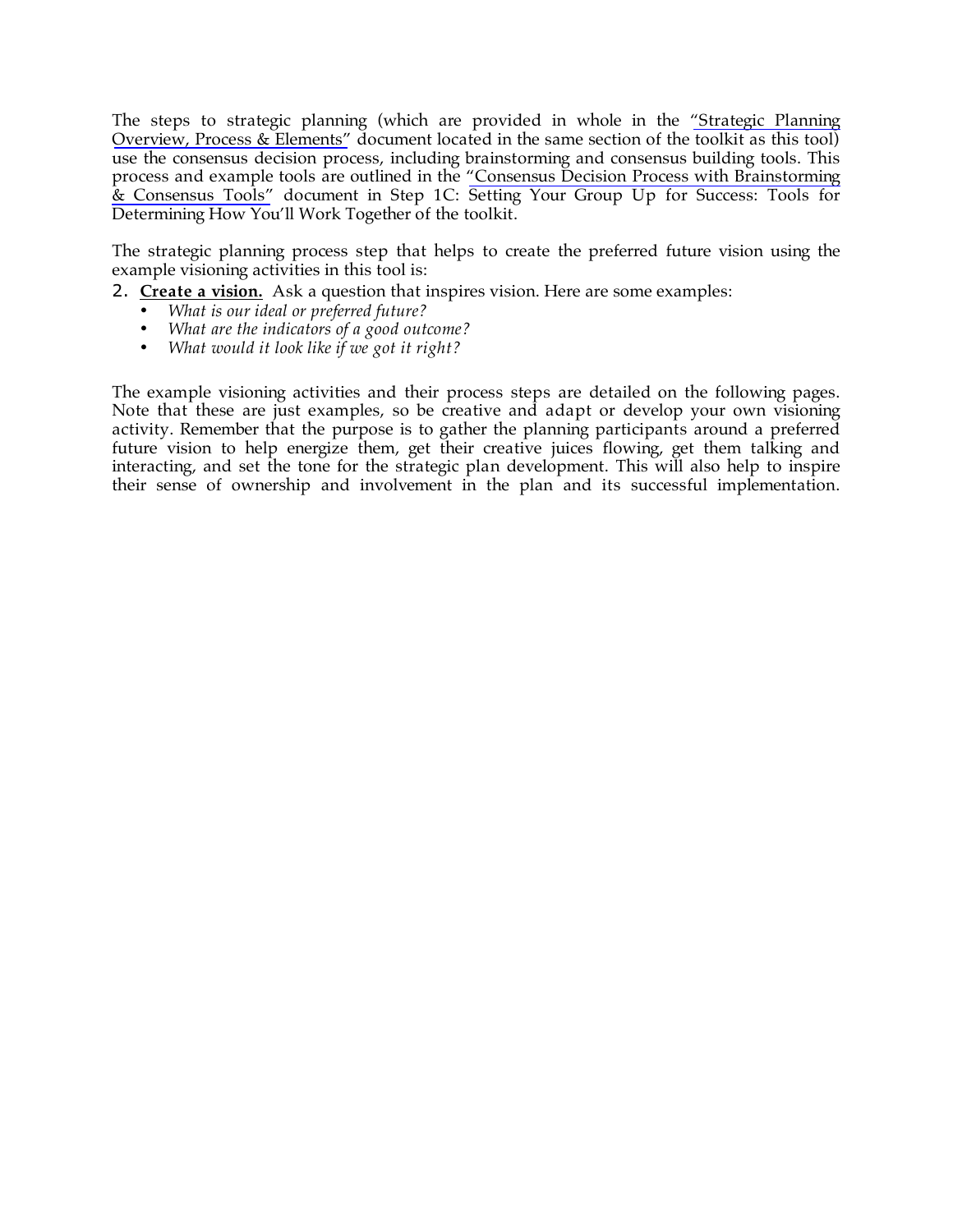# **BRIDGE BUILDING ACTIVITY & PROCESS**

### **Supplies Needed**

- 1 large piece of paper (8  $\frac{1}{2}$  x 14) with "Current State"
- 1 large piece of paper (8  $\frac{1}{2}$  x 14) with "Ideal Future State"
- 2 per person: Blank, large name tag-like stickers
- Brown Bags filled with:
	- o Styrofoam coffee cup
	- o 2-4 large marshmallows
	- o 10-12 small marshmallows
	- o 10-12 coffee stir sticks
	- o 3-4 rubber bands
	- o 8-10 paper clips
	- o handful of toothpicks

### **Step 1 Instructions**

- On the table are two sheets: one labeled "Current State" and one labeled "Ideal State." Also on the table are additional blank name tags. Make sure that each person at the table has two additional blank name tags. We'll work individually to begin with.
- On 1 blank sticker ask participants:
	- o Consider yourself as a facilitative leader. What is my current state? How am I already different than when I first began learning about facilitative leadership? (Note: You can also ask a group to consider the current state of an issue or the group/organization.)
- On 1 blank sticker ask participants to write about the "ideal future state":
	- How do I see myself operating ideally as a facilitative leader 2 years from now? (Note: This question relates to "If we got it right" and can be applied to an issue or group/organization accordingly.)
- Give participants 2-3 minutes for each question.
- When everyone is finished, each person share with the others at the table what you wrote for each state (Note: You can facilitate a call-out of the future ideal states from each table.)

# **Step 2 Instructions**

- Separate the "current state" sheet and the "ideal state" sheet by about 1 foot.
- A brown bag will be distributed at the table by the facilitator, but table groups cannot look inside of it.
- Each table is going to have to work together shortly following a few rules.
- Hand out the brown paper bags, putting them directly between in the two  $8.5 \times 14$  sheets, repeat if necessary that groups cannot look inside the brown bags until instructed to do so.
- Call out the 3 rules:
	- o After emptying the contents of the brown bag on the table, table groups will have 1 minute to plan as a group – they can't touch anything.
	- o The task is to build a bridge to the future between the current state and the ideal future state (Note: This is the first time during the activity that you'll identify the task as "bridge building.")
	- o Table groups will have 3 minutes to build a bridge connecting their current and ideal states.
- Give the instruction to open the brown bags and begin building following the above 3 rules
	- o Facilitator calls out when 1 minute is up

# **Kansas Coalition Against Sexual and Domestic Violence**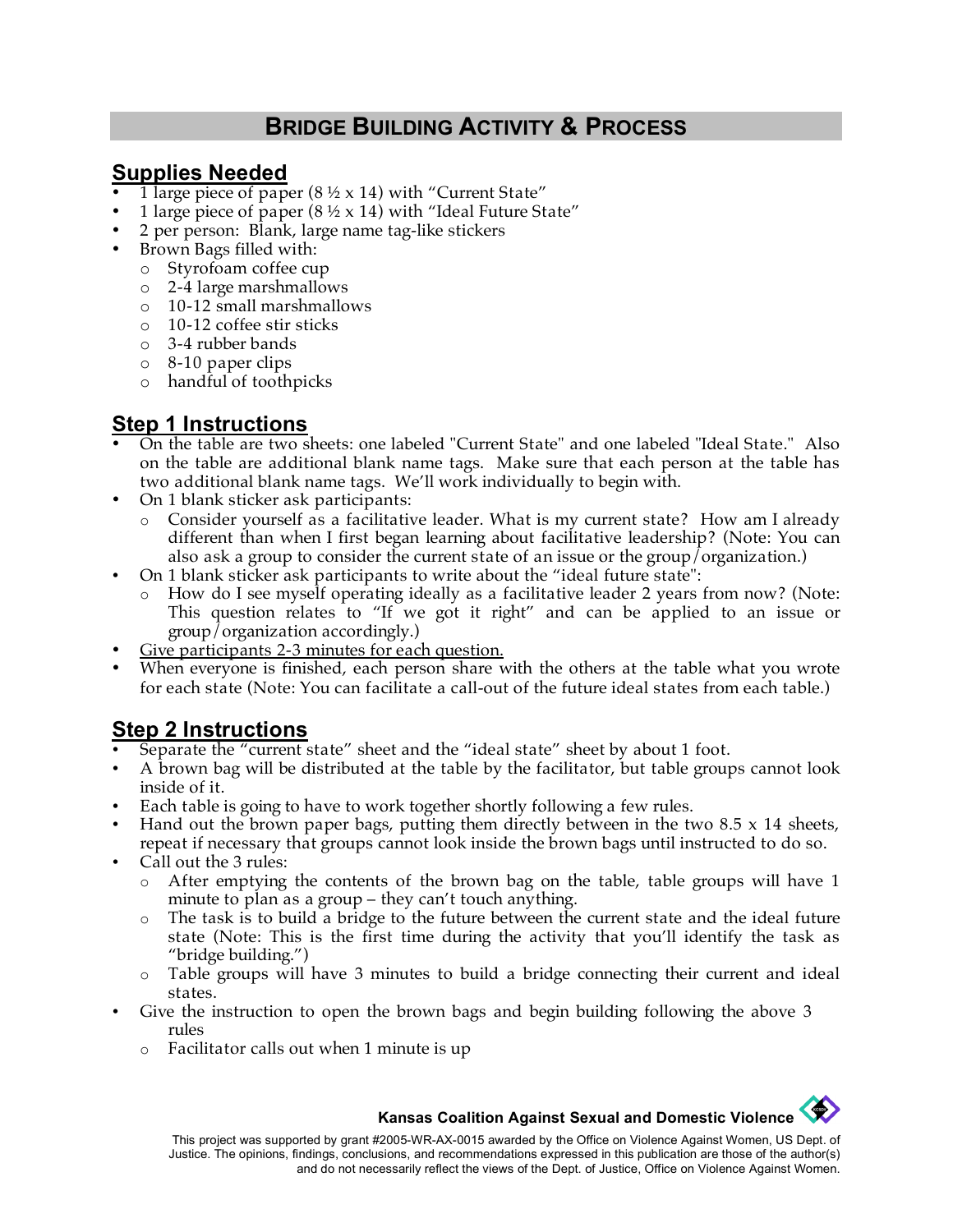- o Facilitator calls out when 3 minutes are up and table groups should conclude building
- Large group call out "take aways" discussion:
	- o What were the challenges to this task?
	- o What factors enabled you to be successful?

### **Activity Debrief**

• Today is about building a successful bridge between our current state and our preferred future.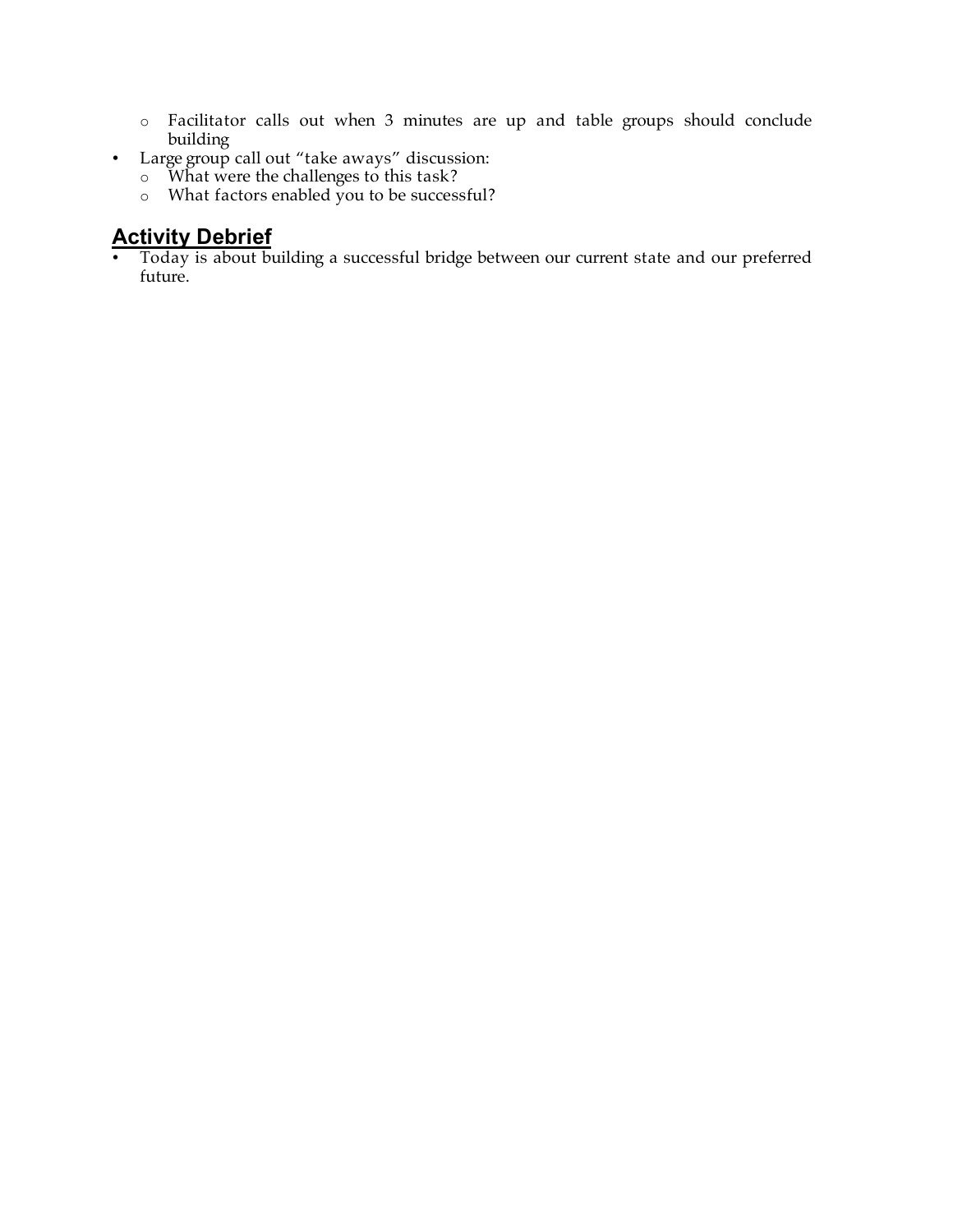# **NOW HEAR THIS! SUCCESS STORY ACTIVITY & PROCESS**

### **Supplies Needed**

- Now Hear This! Success Story Worksheet for participants
- Flipchart paper on easel
- Marker

## **Activity Instructions**

- **1.** Ask participants to:
	- "Imagine that it's the year <sub>\_\_\_\_</sub> (25 years from now). Imagine that all the work that has been done for the last 25 years has paid off tremendously, and we've reached your ultimate goal. A national newspaper is featuring our local community's community organizing work to end sexual and domestic violence on the front page. Imagine…in a huge front page headline…THERE WE ARE! What does it say?"
	- Consider the success story highlights/key points. These detail HOW the success was accomplished
- **2.** Have participants work individually or in small groups to develop:
	- the success story headline the WHAT is the big success
	- the success story highlights/key points the HOW the success was achieved
- **3.** Next, do a call-out of ideas, recording the ideas on a flipchart of :
	- the success story headline the WHAT is the big success
	- the success story highlights/key points the HOW the success was achieved

### **Activity Debrief**

- Discuss with participants their insights from what's been collectively shared. Record any implications for the strategic plan on a flipchart to keep in front of the group as they continue the strategic planning process.
- Discuss the activity analogies to the strategic plan (if not already identified by participants in the previous debrief discussion):
	- $\circ$  The success story headline the WHAT the success was is the vision of the preferred future
	- $\circ$  The success story highlights/key points the HOW the success was achieved is the beginning formation of strategies or strategic themes, which can be built off of in the strategies development step in the strategic planning process (See the "Strategic Planning Overview, Process & Elements" document located in the same section of the toolkit as this tool for details).